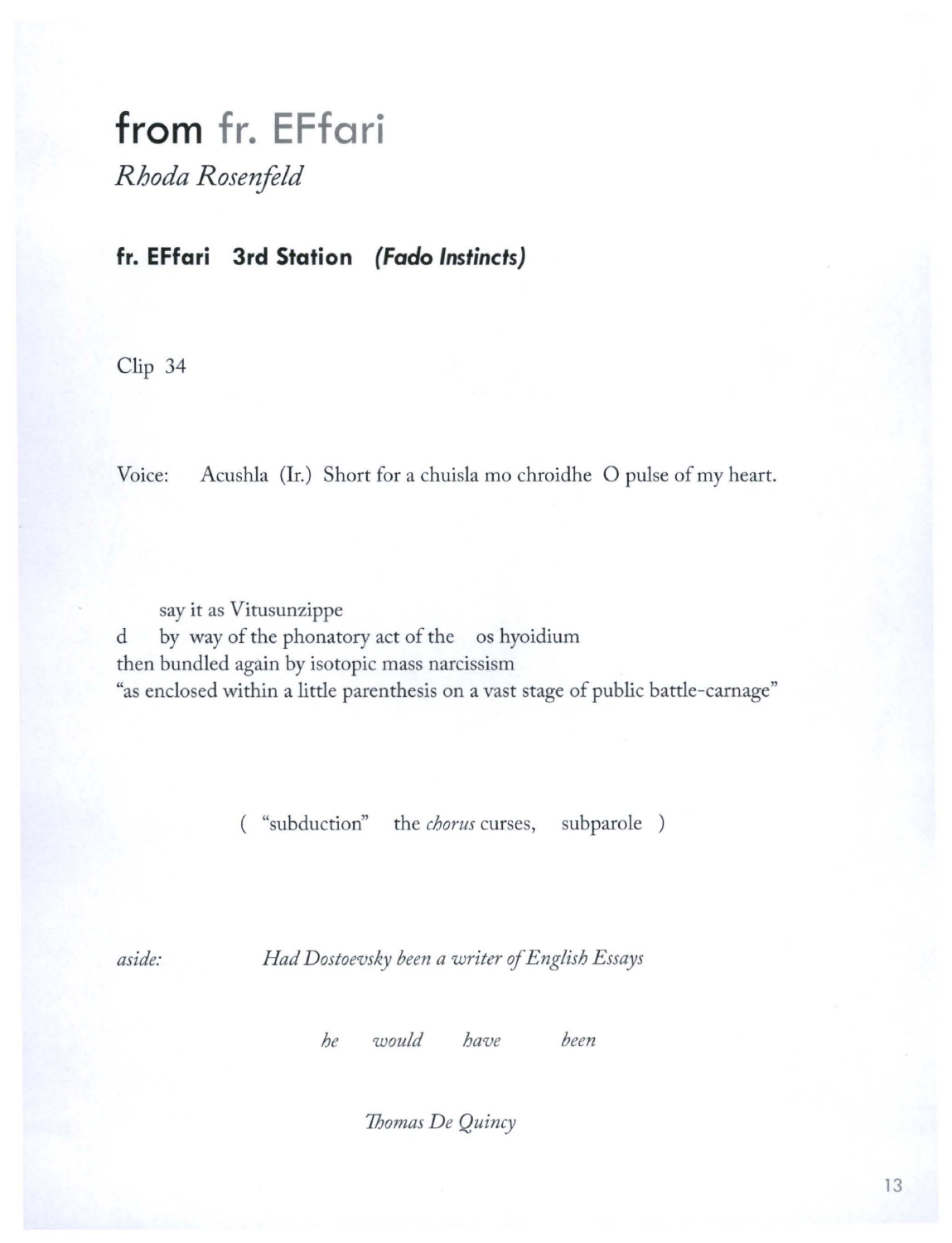hamartema:

even now and even now i'm wracked with of all of all the scoffs and even now the electronic battlefield's stretched out to view before no node

o oud:

6020 9729 1531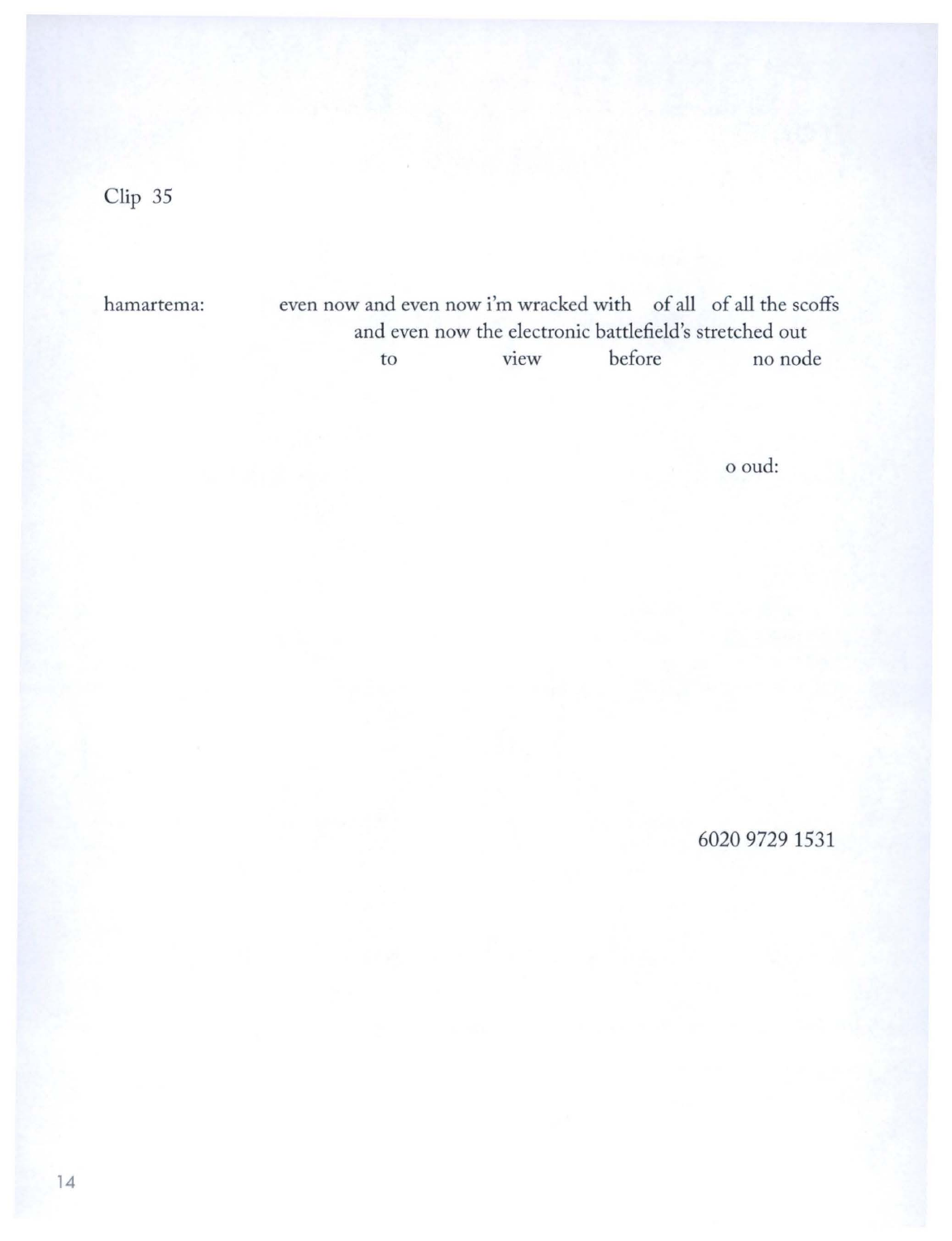yard

escribir :

a shattered daughter

the one found upbraiding phenomena

brandishing a fff altering ffflail.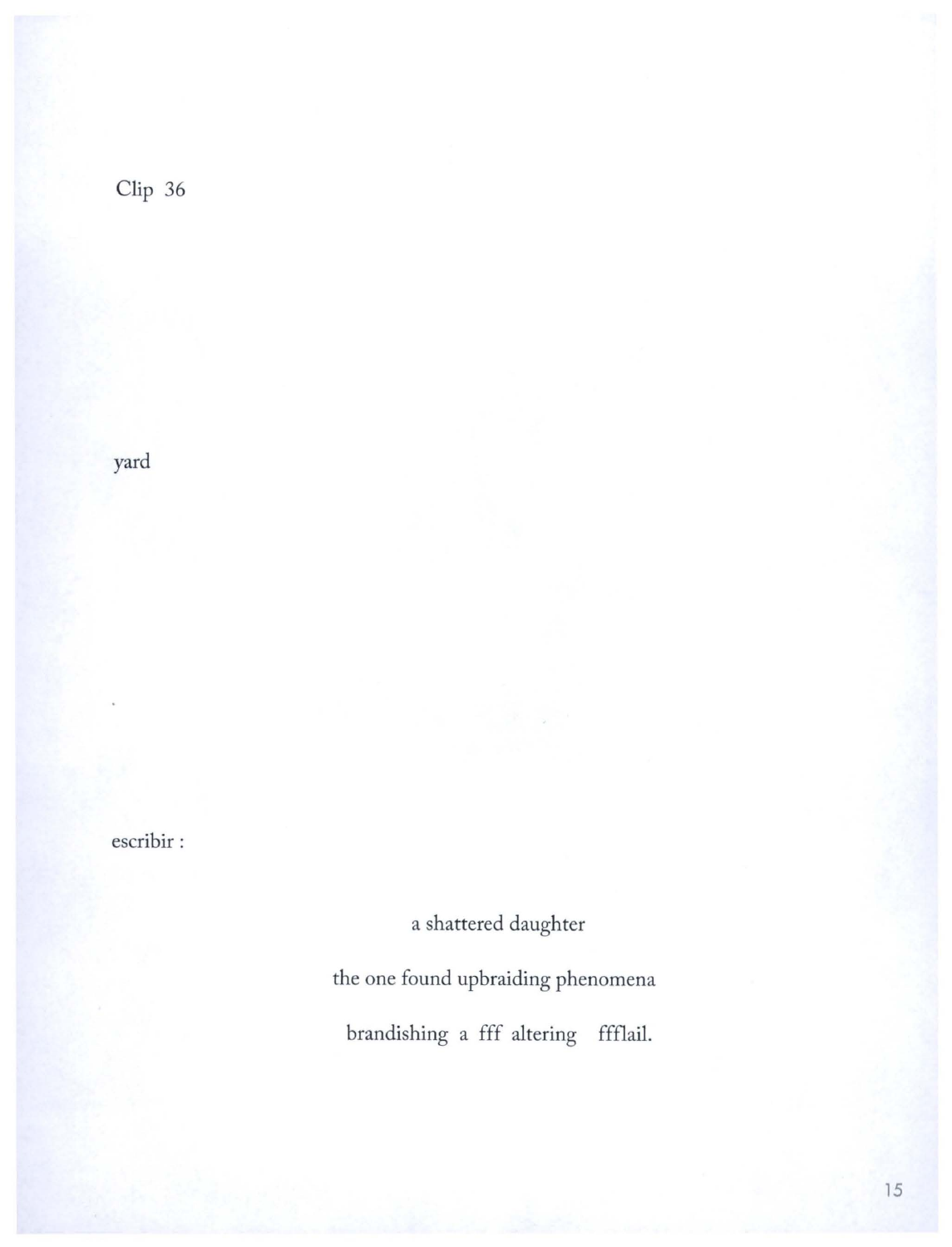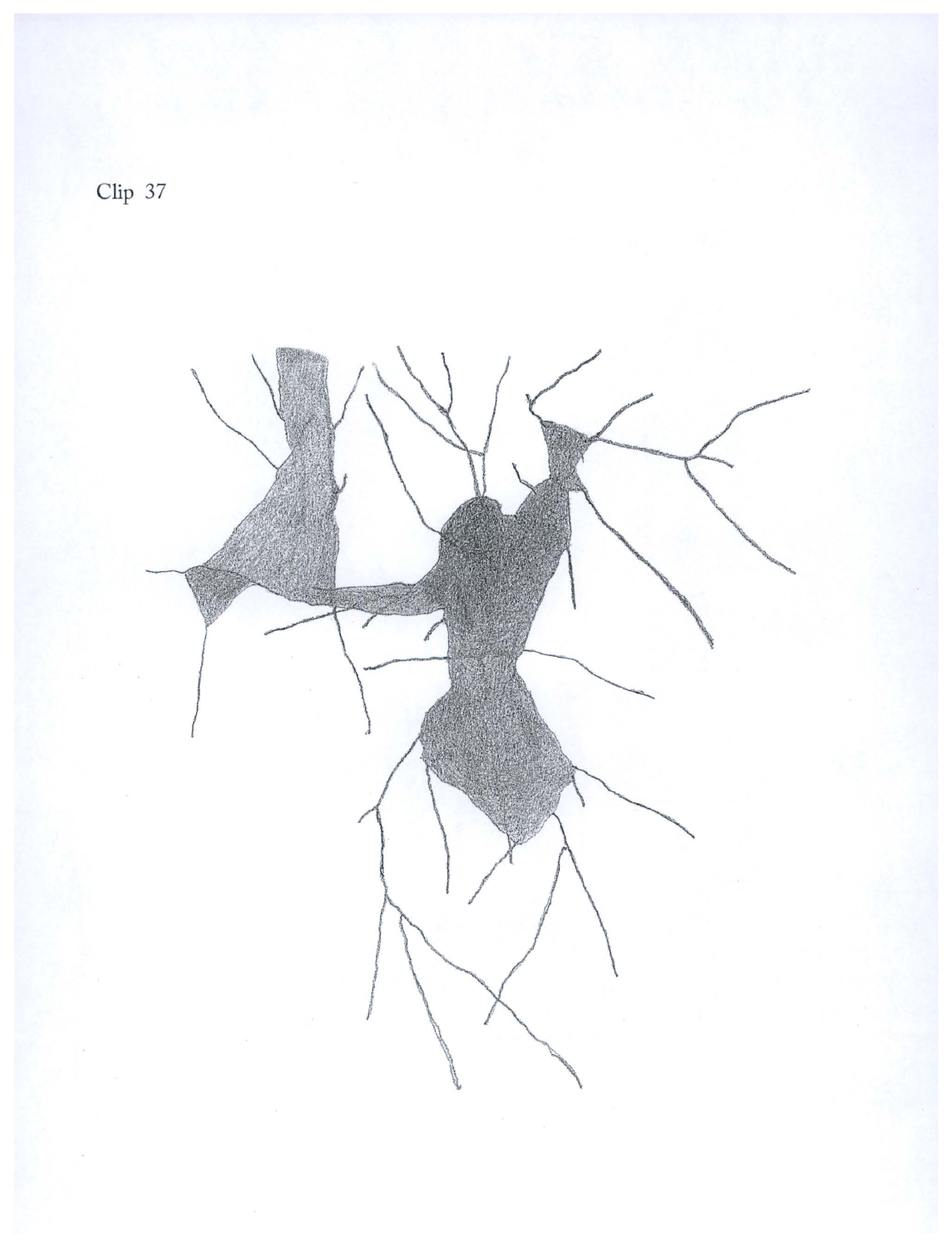*7he hacker and the raucous laugher chorus on the balcony.* 

*our daily web* : : toroidal henge

the popliteal space behind the knee

and the flat irony

individualdual

Watch out for sudden curves in subjectivity pertains to all dumbfounded things we didn't carry.

galore, from Ir. *go leór*, **go** *go*, in sufficiency.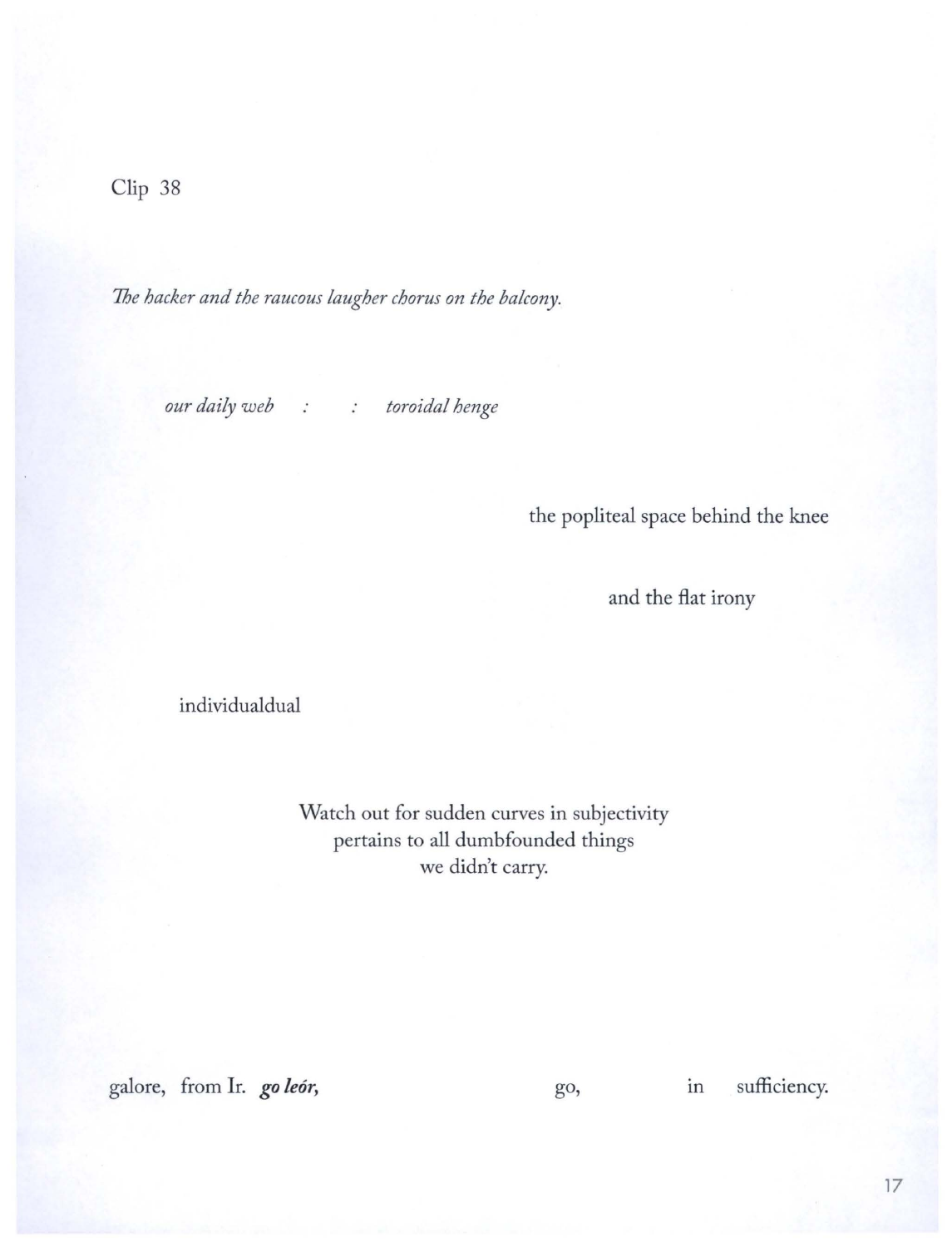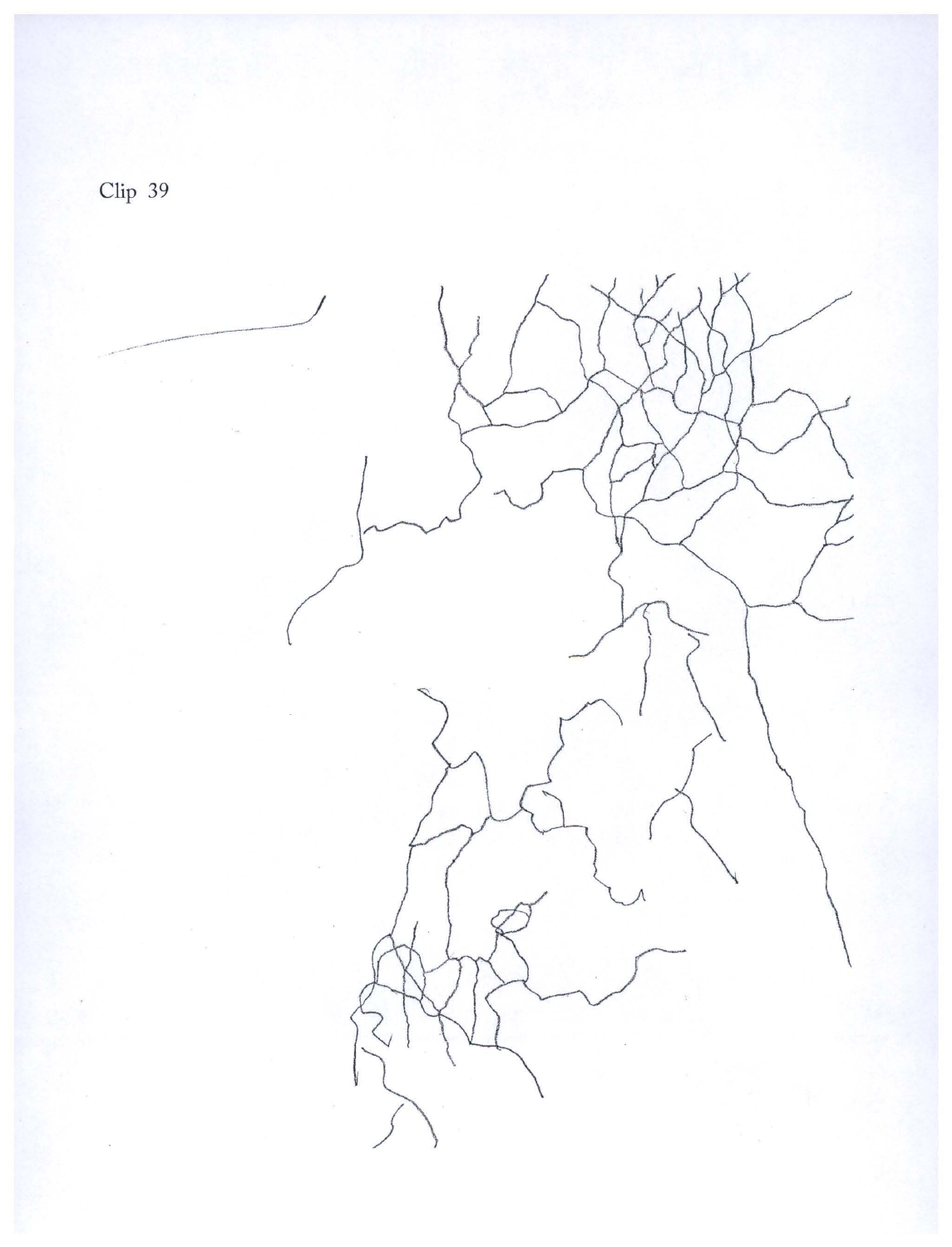Some times, Ma Chère Amie,

Remarks are Literature

depending on the Thickness of the Discourse of the Witches in the Kitchen French. laughing in

a brittle little story : but life is not biography ma desfaçon. lagan.

the blind holy wind cimarron blow through within before

(in a reflected sunset)

the sun

go

down

without.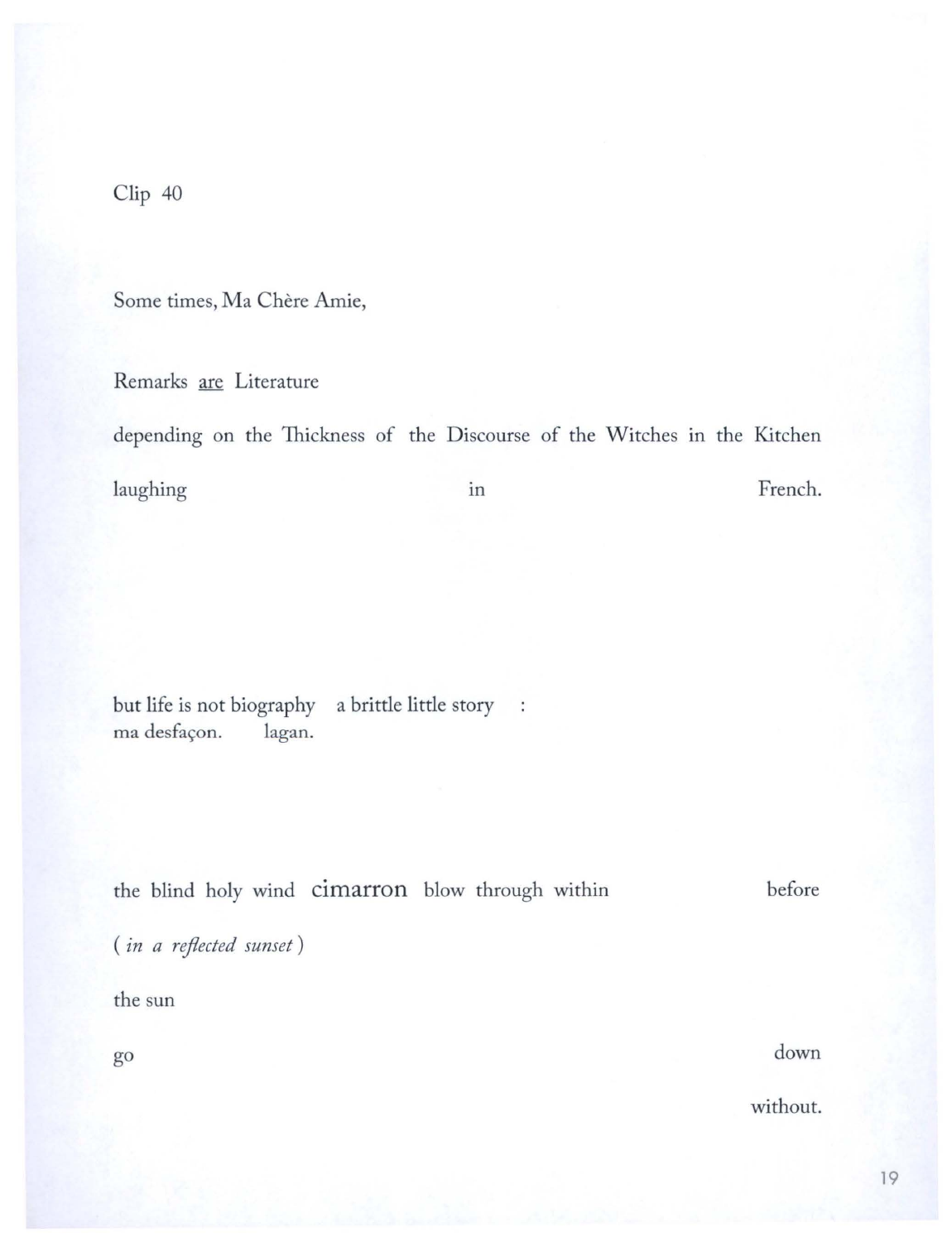but weren't you the one who constructed me? out of<br>ic rivers and lace bracelets and burden straps? this is fyeo: atmospheric rivers and lace bracelets and burden straps?

who cut down the salsify?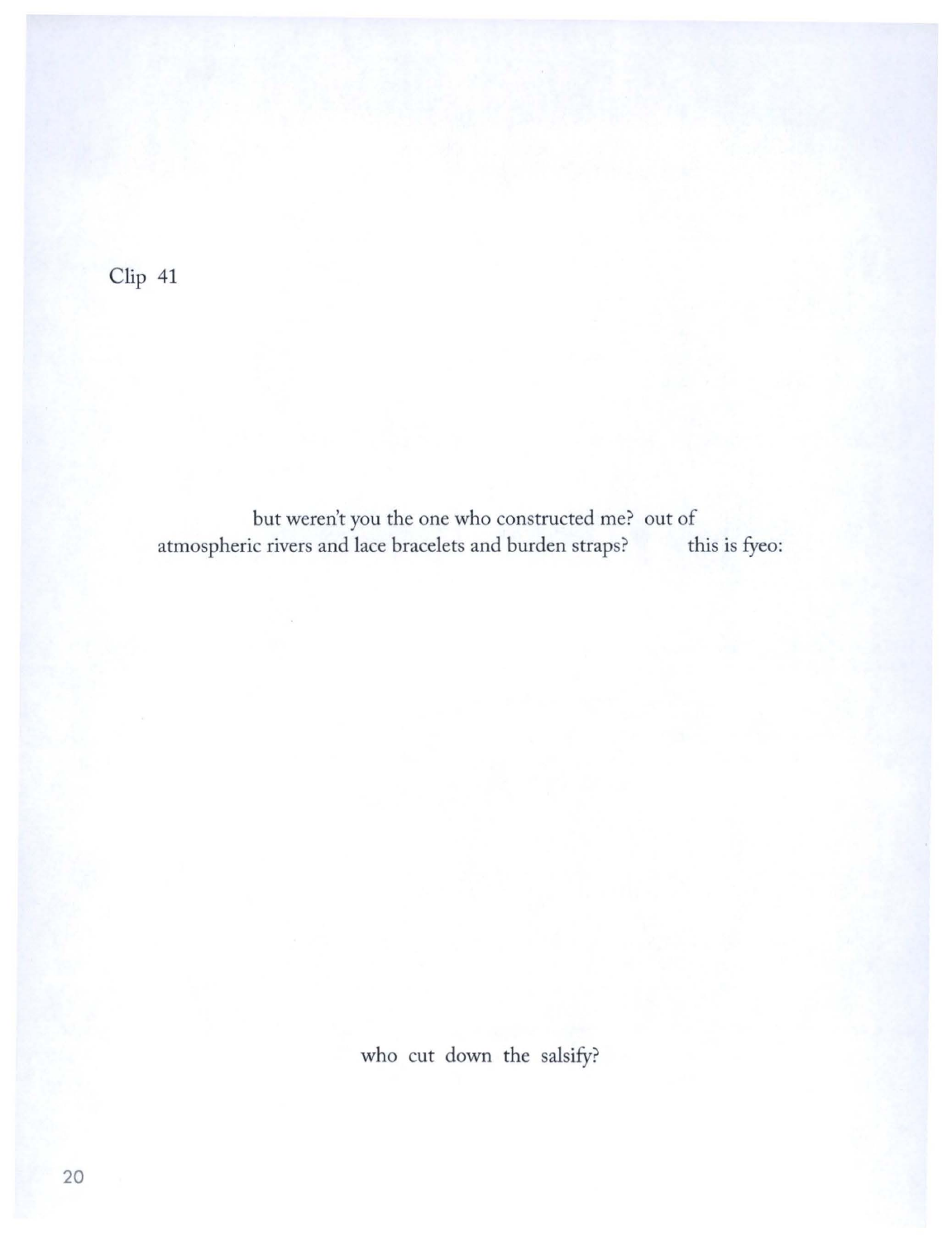## **fr. EFfari 4th Station** *(with a Phrygian cap)*

Clip 42

neofeuds, end errorism!

put the cap back on capitalism!

*sing: I sold my ass to the ruling class And it sold its to me* 

*sing: our home is naked land.* 

ijtihad:

to struggle with oneself through deep thought.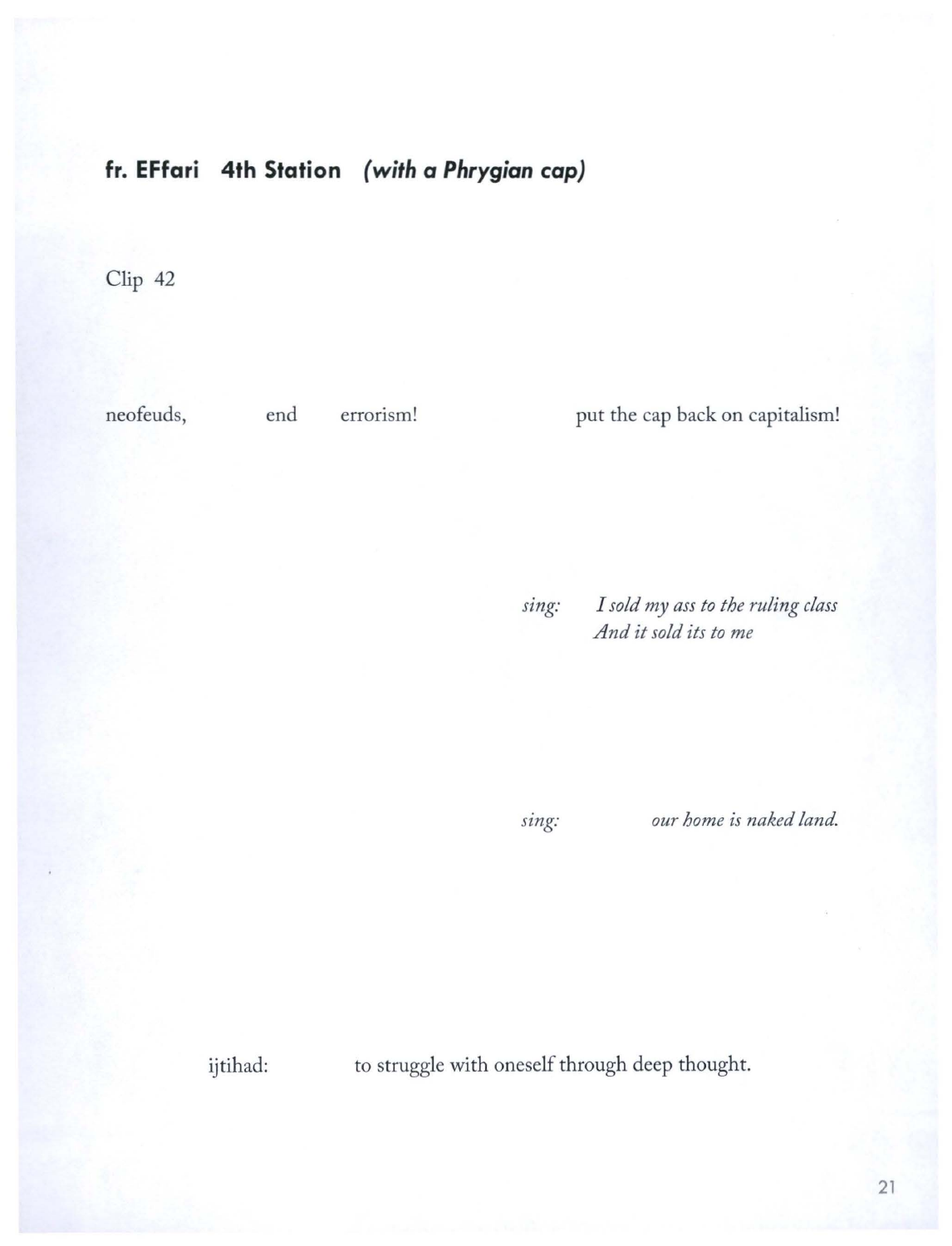crib

nettle

cur

without temperature, what is there?